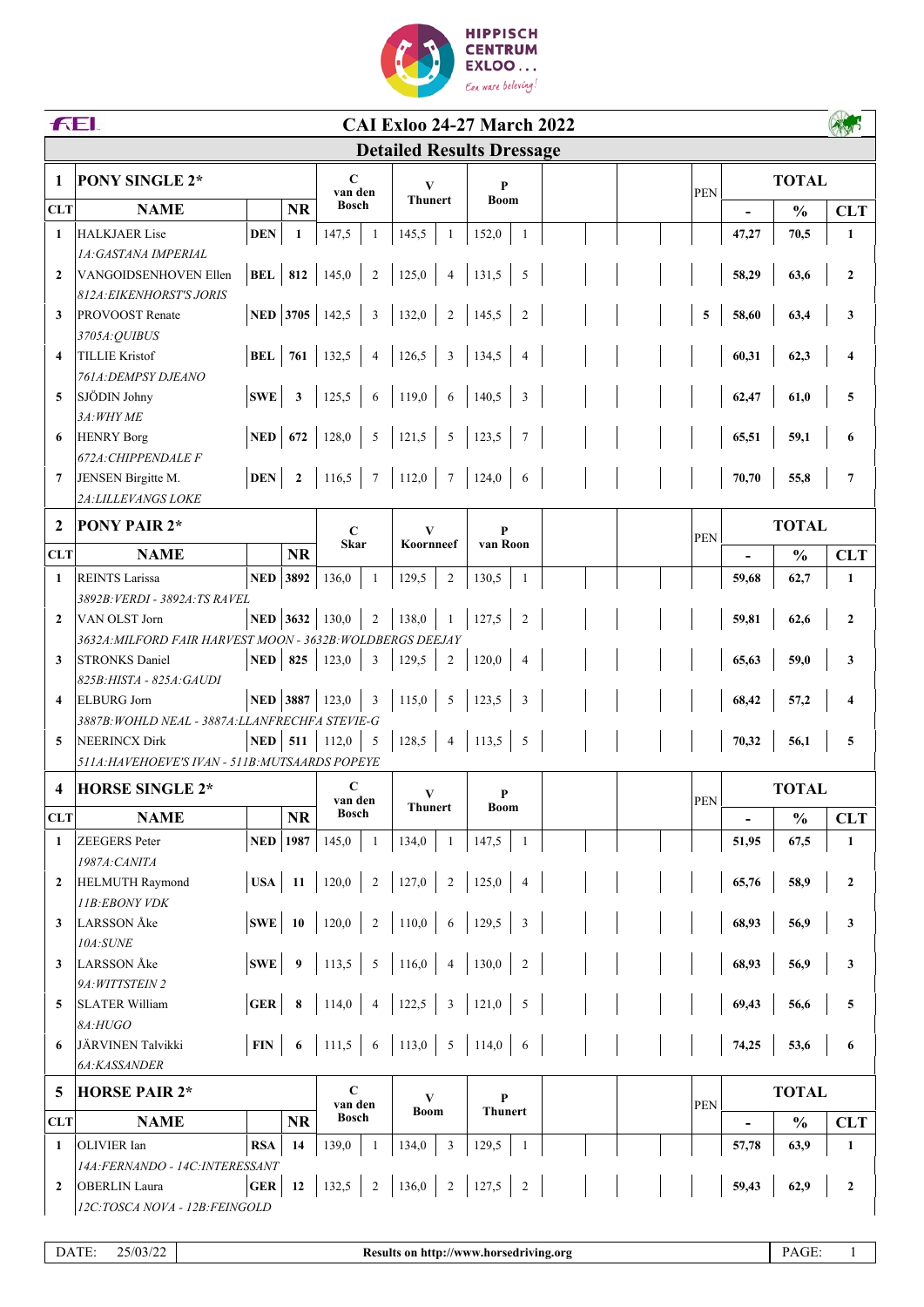

|                         | <b>FEI.</b><br><b>CAI Exloo 24-27 March 2022</b>                              |                           |                        |              |                 |                |                 |                                                        |                         |  |     |             |                                          |               |              |
|-------------------------|-------------------------------------------------------------------------------|---------------------------|------------------------|--------------|-----------------|----------------|-----------------|--------------------------------------------------------|-------------------------|--|-----|-------------|------------------------------------------|---------------|--------------|
|                         |                                                                               |                           |                        |              |                 |                |                 | <b>Detailed Results Dressage</b>                       |                         |  |     |             |                                          |               |              |
| 3                       | <b>KRAMER Wybe</b>                                                            | <b>NED</b>                | 172                    | 125,5        | 3               | 138,5          |                 | 124,0                                                  | 3                       |  |     |             | 61,46                                    | 61,6          | 3            |
|                         | 172A: DEMPSY JUSTIN - 172B: MARSHYLAND'S ALEX                                 |                           |                        |              |                 |                |                 |                                                        |                         |  |     |             |                                          |               |              |
| $\overline{\mathbf{4}}$ | <b>HOENS Hans</b>                                                             | <b>NED</b>                | 40                     | 124,5        | $\overline{4}$  | 131,0          | $\overline{4}$  | 118,0                                                  | 5                       |  |     |             | 65,14                                    | 59,3          | 4            |
|                         | 40B: ZAZOU - 40A: BENTLY                                                      |                           |                        |              |                 |                |                 |                                                        |                         |  |     |             |                                          |               |              |
| 5                       | <b>CORNELIS Philip</b>                                                        | <b>BEL</b>   896          |                        | 119,5        | 6               | 127,5          | 5               | 120,0                                                  | $\overline{4}$          |  |     |             | 66,79                                    | 58,3          | 5            |
|                         | 896B: GOED GAON - 896C: JUWELIER                                              |                           |                        |              |                 |                |                 |                                                        |                         |  |     |             |                                          |               |              |
| 6                       | DE BRABANDER Bert<br>790B: KOLIBRI VAN T HOOGE - 790A: DRIEKUS S VD ROZEHOEVE | <b>BEL</b>                |                        | 790 124,0    | $\sqrt{5}$      | 121,5          | 6               | 113,5                                                  | 6                       |  |     | $\mathbf 5$ | 73,83                                    | 53,9          | 6            |
|                         |                                                                               |                           |                        |              |                 |                |                 |                                                        |                         |  |     |             |                                          |               |              |
| 7                       | PONY SINGLE 3*                                                                |                           | $\mathbf C$<br>van den |              | V               | <b>Thunert</b> |                 |                                                        |                         |  | PEN |             | <b>TOTAL</b>                             |               |              |
| <b>CLT</b>              | <b>NAME</b>                                                                   |                           | <b>NR</b>              | <b>Bosch</b> |                 |                |                 | <b>Boom</b>                                            |                         |  |     |             |                                          | $\frac{0}{0}$ | <b>CLT</b>   |
| 1                       | WILLEMSEN Marije                                                              | NED $ 4178$               |                        | 173,5        | 1               | 164,0          | $\mathbf{1}$    | 165,5                                                  | $\sqrt{2}$              |  |     |             | 48,22                                    | 69,9          | 1            |
|                         | <i>4178A:DE GOEDE REE'S ELEGANT</i>                                           |                           |                        |              |                 |                |                 |                                                        |                         |  |     |             |                                          |               |              |
| $\mathbf{2}$            | VAN 'T VELD Marloes                                                           | <b>NED</b> 3964 165,0     |                        |              | $\sqrt{2}$      | 157,0          | $\mathbf{3}$    | 161,5                                                  | $\overline{4}$          |  |     |             | 52,56                                    | 67,2          | $\mathbf{2}$ |
|                         | 3964A: NEBO DELMIE                                                            |                           |                        |              |                 |                |                 |                                                        |                         |  |     |             |                                          |               |              |
| 3                       | <b>HALKJAER Lise</b><br>16A: KING'S ANKY                                      | <b>DEN</b>                | 16                     | 153,0        | 6               | 157,5          | $\sqrt{2}$      | 168,5                                                  | - 1                     |  |     |             | 53,56                                    | 66,5          | 3            |
| $\overline{\mathbf{4}}$ | RADSTAKE Henk                                                                 | $NED$ 202                 |                        | 164,5        | $\overline{3}$  | 151,0          | $\sqrt{6}$      | 161,5                                                  | $\overline{4}$          |  |     |             | 54,00                                    | 66,3          | 4            |
|                         | 202A:ROMERO                                                                   |                           |                        |              |                 |                |                 |                                                        |                         |  |     |             |                                          |               |              |
| 5                       | <b>BLAABJERG Karina</b>                                                       | DEN                       | 15                     | 158,0        | $\overline{4}$  | 152,0          | 5               | 162,0                                                  | $\overline{\mathbf{3}}$ |  |     |             | 55,11                                    | 65,6          | 5            |
|                         | <b>15B:TT CALLE CONSTANTIN</b>                                                |                           |                        |              |                 |                |                 |                                                        |                         |  |     |             |                                          |               |              |
| 6                       | <b>HERNER Johan</b>                                                           | SWE                       | 19                     | 154,0        | 5               | 155,5          | $\overline{4}$  | 160,5                                                  | 6                       |  |     |             | 55,56                                    | 65,3          | 6            |
|                         | <i>19A:STORTEBEKERS BIG CRACKER</i>                                           |                           |                        |              |                 |                |                 |                                                        |                         |  |     |             |                                          |               |              |
| $\overline{7}$          | MÜLLER Daniel                                                                 | GER                       | 17                     | 143,5        | $\,8\,$         | 147,5          | $\overline{7}$  | 146,5                                                  | $7\phantom{.0}$         |  |     |             | 62,78                                    | 60,8          | 7            |
|                         | 17A:JOKER                                                                     |                           |                        |              |                 |                |                 |                                                        |                         |  |     |             |                                          |               |              |
| 8                       | <b>JANSSEN Brent</b>                                                          | <b>NED</b> 3662 144,5     |                        |              | $7\phantom{.0}$ | 137,0          | $\overline{9}$  | 145,5                                                  | 8                       |  |     |             | 65,11                                    | 59,3          | 8            |
|                         | 3662A:POWERBOY                                                                |                           |                        |              |                 |                |                 |                                                        |                         |  |     |             |                                          |               |              |
| 9                       | MEULENDIJK Wilma                                                              | NED 2016 140,0            |                        |              | 11              | 141,0          | $\,$ 8 $\,$     | 142,5                                                  | 9                       |  |     |             | 65,89                                    | 58,8          | 9            |
| 10                      | 2016A:WICKED BRAVEHEART<br><b>VAN MEERTEN Lisanne</b>                         | NED 3910 142,5            |                        |              | $\overline{9}$  |                |                 | $130,0$   12   142,0                                   | 10                      |  |     |             | 67,89                                    | 57,6          | 10           |
|                         | 3910A:JUSTINE                                                                 |                           |                        |              |                 |                |                 |                                                        |                         |  |     |             |                                          |               |              |
| 11                      | <b>BOOGAARTS</b> Chantalle                                                    |                           |                        |              |                 |                |                 | <b>NED</b> 3297 141,5 10 137,0 9 134,0 11              |                         |  |     |             | $\begin{array}{ c c } 68,33 \end{array}$ | 57,3          | 11           |
|                         | 3297A: KONINKSHOEK DION                                                       |                           |                        |              |                 |                |                 |                                                        |                         |  |     |             |                                          |               |              |
| 12                      | <b>GUSTAVSSON Emma</b>                                                        |                           |                        |              |                 |                |                 | <b>SWE</b>   18   127,5   12   132,5   11   130,0   12 |                         |  |     |             | 73,33                                    | 54,2          | 12           |
|                         | 18A: ARTEMIS                                                                  |                           |                        |              |                 |                |                 |                                                        |                         |  |     |             |                                          |               |              |
| 8                       | PONY PAIR 3*                                                                  |                           |                        | $\mathbf C$  |                 | V              |                 | P                                                      |                         |  |     |             |                                          | <b>TOTAL</b>  |              |
| <b>CLT</b>              | <b>NAME</b>                                                                   |                           | <b>NR</b>              | <b>Skar</b>  |                 | Koornneef      |                 | van Roon                                               |                         |  |     | <b>PEN</b>  |                                          | $\frac{0}{0}$ | <b>CLT</b>   |
| 1                       | <b>RUTJENS Rodinde</b>                                                        | <b>NED 1892</b>           |                        | 149,0        | 1               | 156,5          | $\mathbf{1}$    | 150,5                                                  | -1                      |  |     |             | 44,19                                    | 72,4          | $\mathbf{1}$ |
|                         | 1892B:KUIKHORNSTER MILANO - 1892A:DE KUILEN'S BRODY                           |                           |                        |              |                 |                |                 |                                                        |                         |  |     |             |                                          |               |              |
| $\overline{2}$          | <b>FLOBBE</b> Sietske                                                         | <b>NED</b> 389            |                        | 141,0        | $\overline{2}$  | 139,5          | $5\overline{)}$ | 145,5                                                  | 2                       |  |     |             | 51,81                                    | 67,6          | $\mathbf{2}$ |
|                         | 389A: BROWNSTABLES ULTIMO BOSS - 389B: HIJKER FOREST CHICO                    |                           |                        |              |                 |                |                 |                                                        |                         |  |     |             |                                          |               |              |
| 3                       | ROHRSSEN Annika                                                               | <b>IRL</b>                | 22                     | 134,5        | 8               | 144,0          | 3               | 145,5                                                  | 2                       |  |     |             | 52,32                                    | 67,3          | 3            |
|                         | 22B: ROSENS RAMIRO - 22A: ROSENS RABEO                                        |                           |                        |              |                 |                |                 |                                                        |                         |  |     |             |                                          |               |              |
| 3                       | <b>POTTIER Hughes</b>                                                         | <b>BEL</b>                | 443                    | 133,0        | 9               | 146,0          | $\overline{2}$  | 145,0                                                  | $\overline{4}$          |  |     |             | 52,32                                    | 67,3          | 3            |
|                         | 443A: CUNERA ALCATRAZ - 443B: EQUI CENTER'S ISIS                              |                           |                        |              |                 |                |                 |                                                        |                         |  |     |             |                                          |               |              |
| 5                       | FROST Gunlög<br>23A: ABRAKADABRA - 23B: HOKUS POKUS II                        | SWE                       | 23                     | 138,0        | 4               | 138,5          | 6               | 144,0                                                  | 5                       |  |     |             | 53,21                                    | 66,7          | 5            |
| 5                       | <b>LIEBREGTS Kees</b>                                                         | <b>NED</b>   1900   137,5 |                        |              | 5               | 144,0          | 3               | 139,0                                                  | 8                       |  |     |             | 53,21                                    | 66,7          | 5            |
|                         | 1900B: KOLSTEIN'S JAMES - 1900A: COELENHAGE'S PENTERMAN                       |                           |                        |              |                 |                |                 |                                                        |                         |  |     |             |                                          |               |              |
| 7                       | VAN DER ENDE Nathalie                                                         | NED   1768   137,0        |                        |              | 6               | 137,5          |                 | 7   141,0                                              | $6\phantom{.}6$         |  |     |             | 54,48                                    | 65,9          | 7            |
|                         | 1768A: MISCHA - 1768B: MOZART                                                 |                           |                        |              |                 |                |                 |                                                        |                         |  |     |             |                                          |               |              |
|                         |                                                                               |                           |                        |              |                 |                |                 |                                                        |                         |  |     |             |                                          |               |              |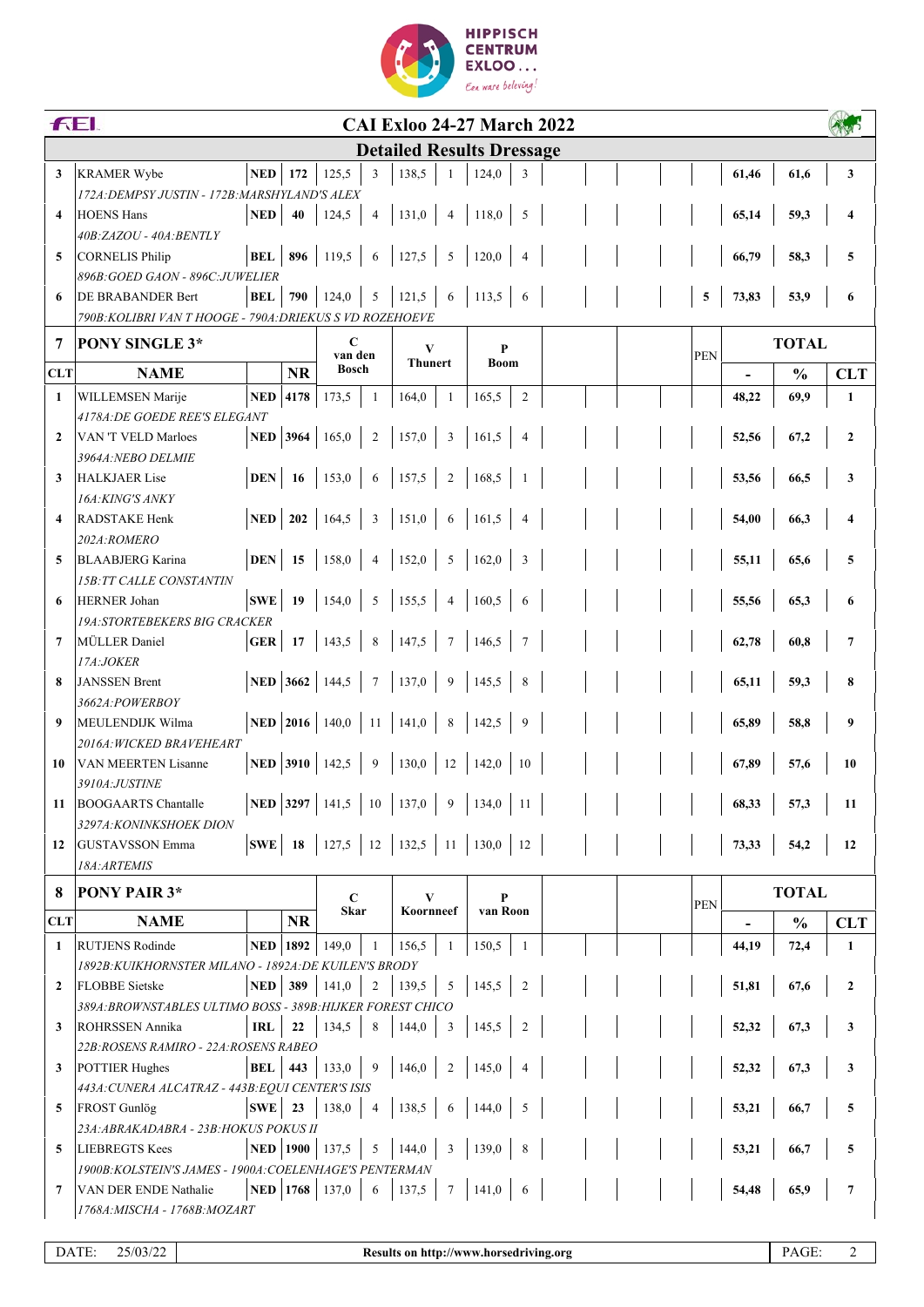

|                                  | <b>FEI.</b><br><b>CAI Exloo 24-27 March 2022</b>                                                                              |                   |              |                           |                |                        |                |                                                     |                 |  |  |  |            |              |               |                |
|----------------------------------|-------------------------------------------------------------------------------------------------------------------------------|-------------------|--------------|---------------------------|----------------|------------------------|----------------|-----------------------------------------------------|-----------------|--|--|--|------------|--------------|---------------|----------------|
| <b>Detailed Results Dressage</b> |                                                                                                                               |                   |              |                           |                |                        |                |                                                     |                 |  |  |  |            |              |               |                |
| 8                                | PETERSEN Niels S.                                                                                                             | <b>DEN</b>        | 20           | 138,5                     | 3              | 134,0                  | 9              | 139,5                                               | $\tau$          |  |  |  |            | 55,37        | 65,4          | 8              |
|                                  | 20B: MAILUNDS MAGIC JOHNSON - 20C: MAILUNDS PENDRAGON (DNK)                                                                   |                   |              |                           |                |                        |                |                                                     |                 |  |  |  |            |              |               |                |
| 9                                | <b>COUWENBERG Sam</b>                                                                                                         |                   |              | NED 4169 135,5            | $\overline{7}$ | 137,0                  | 8              | 136,5                                               | - 9             |  |  |  |            | 56,13        | 64.9          | 9              |
|                                  | 4169A: BEKVELD'S RONALDO - 4169C: NEBUS ROWAN                                                                                 |                   |              |                           |                |                        |                |                                                     |                 |  |  |  |            |              |               |                |
| 9                                | PONY FOUR-IN-HAND 3*                                                                                                          |                   |              | $\mathbf C$               |                |                        | v              |                                                     | P               |  |  |  | <b>PEN</b> |              | <b>TOTAL</b>  |                |
| <b>CLT</b>                       | <b>NAME</b>                                                                                                                   |                   | <b>NR</b>    |                           | <b>Skar</b>    |                        | Koornneef      |                                                     | van Roon        |  |  |  |            |              | $\frac{0}{0}$ | <b>CLT</b>     |
| 1                                | <b>HAMMINK</b> Marijke                                                                                                        | <b>NED</b>   1004 |              | 153,5                     | 1              | 157,0                  | -1             | 154,5                                               | 1               |  |  |  |            | 41,90        | 73,8          | 1              |
|                                  | 1004C:ROOSENDAAL'S THUNDER - 1004E:YSSELVLIEDTS CURLEY MATE - 1004A:BEUKENHOF'S WESLEY -                                      |                   |              |                           |                |                        |                |                                                     |                 |  |  |  |            |              |               |                |
| $\mathbf{2}$                     | VAN DER HAM Joey                                                                                                              |                   | NED $ 1732 $ | 130.5                     | $\overline{2}$ | 135,0                  | $\overline{2}$ | 130,5                                               | 5               |  |  |  |            | 59,43        | 62,9          | $\mathbf{2}$   |
|                                  | 1732C:MARCUS - 1732B:GOLDEN BOY - 1732E:TEMPLEDRUIDEUROPE SPLASH - 1732A:DUFFELTS ZZ-TOP                                      |                   |              |                           |                |                        |                |                                                     |                 |  |  |  |            |              |               |                |
| 3                                | LEGEMAAT - VAN BEMMEL DNED 1678<br>1678D:SHOWBOY - 1678B:RONDEELS ROYAL BODHI - 1678E:ZWAANTJES FLORIS - 1678A:BLACK JACK VON |                   |              | 128,5                     | 3              | 128,5                  | 5              | 133.5                                               | $\overline{c}$  |  |  |  |            | 60,83        | 62,0          | 3              |
| $\boldsymbol{4}$                 | <b>LIMPENS</b> Rene                                                                                                           |                   |              | NED 2133 125,5            | 5              | 129,0                  | $\overline{4}$ | 131,0                                               | $\overline{4}$  |  |  |  |            | 62,10        | 61,2          |                |
|                                  | 2133C: GOLDSBERG'S CLAY - 2133F: RIVALDO - 2133E: KANJER - 2133A: BRUINTJE                                                    |                   |              |                           |                |                        |                |                                                     |                 |  |  |  |            |              |               |                |
| 5                                | <b>BEEKHUISZEN Hendrik-Jan</b>                                                                                                |                   | NED 3121     | 127,5                     | $\overline{4}$ | 122,0                  | 6              | 133,5                                               | 2               |  |  |  |            | 62,73        | 60,8          | 5              |
|                                  | 3121C:MISTRAL - 3121B:FIRE - 3121F:TORNADO - 3121E:STARLIGHT                                                                  |                   |              |                           |                |                        |                |                                                     |                 |  |  |  |            |              |               |                |
| 6                                | <b>BRANS</b> Manou                                                                                                            |                   | NED $ 2025 $ | 123,0                     |                | 129.5                  | $\overline{3}$ | 125,0                                               | 6               |  |  |  |            | 64,13        | 59.9          | 6              |
|                                  | 2025B: CORDIAL'S CARLIN - 2025D: SUNWILLOW SIROCCO - 2025C: DESTINY'S BORAYA - 2025A: BROEKLANDS GLEN                         |                   |              |                           |                |                        |                |                                                     |                 |  |  |  |            |              |               |                |
| A                                | <b>HORSE SINGLE 3*</b>                                                                                                        |                   |              | $\mathbf C$               |                |                        | V<br>van Roon  |                                                     | P               |  |  |  | <b>PEN</b> | <b>TOTAL</b> |               |                |
| <b>CLT</b>                       | <b>NAME</b>                                                                                                                   |                   | <b>NR</b>    | <b>Skar</b>               |                |                        |                | Koornneef                                           |                 |  |  |  |            |              | $\frac{0}{0}$ | <b>CLT</b>     |
| $\mathbf{1}$                     | <b>SIEBERS</b> Saskia                                                                                                         | <b>NED</b>        | 21           | 188,5                     | 1              | 188,0                  | -1             | 184,0                                               | 1               |  |  |  |            | 35,57        | 77,8          | $\mathbf{1}$   |
|                                  | 21A: AXEL                                                                                                                     |                   |              |                           |                |                        |                |                                                     |                 |  |  |  |            |              |               |                |
| $\mathbf{2}$                     | PESTMAN Rudolf                                                                                                                |                   |              | NED   1125   173,5        | 2              | 169,5                  | $\overline{2}$ | 166,5                                               | $\overline{2}$  |  |  |  |            | 46,89        | 70,7          | $\mathbf{2}$   |
| 3                                | 1125A: DIESEL<br><b>BRADFORD Harriet</b>                                                                                      | <b>GBR</b>        | 30           | 170,5                     | 3              | 163,0                  | 3              | 165,0                                               | 3               |  |  |  |            | 49,33        | 69,2          | 3              |
|                                  | 30A: CHIPPENDALES ROCK                                                                                                        |                   |              |                           |                |                        |                |                                                     |                 |  |  |  |            |              |               |                |
| $\boldsymbol{\Lambda}$           | JÄRVINEN Talvikki                                                                                                             | <b>FIN</b>        | 27           | 166,0                     | 5              | 160,5                  | $\overline{4}$ | 163,0                                               | 6               |  |  |  |            | 51,33        | 67,9          |                |
|                                  | 27A:DANSER T                                                                                                                  |                   |              |                           |                |                        |                |                                                     |                 |  |  |  |            |              |               |                |
| 5                                | PROVOOST Christiaan                                                                                                           | NED               | 602          | 164,5                     | $\tau$         | 160,5                  | $\overline{4}$ | 158,0                                               | 10              |  |  |  |            | 52,77        | 67,0          | 5              |
|                                  | <i><b>602A:DURAN-H</b></i>                                                                                                    |                   |              |                           |                |                        |                |                                                     |                 |  |  |  |            |              |               |                |
| 6                                | VELDBOOM - BULTEN Jeannet NED   35                                                                                            |                   |              | 167,5                     | $\overline{4}$ | 158,0                  | $\overline{7}$ | 151,5                                               | 12              |  |  |  |            | 54,11        | 66,2          | 6              |
| 7                                | <i>35A:RISK</i><br><b>KANDEL Nicolas</b>                                                                                      | $LUX$ 34          |              | 165,0                     | 6              |                        |                | 144,5   19   161,0                                  | $\, 8$          |  |  |  |            | 55,55        | 65,3          | $\overline{7}$ |
|                                  | 34A:FESTINOV                                                                                                                  |                   |              |                           |                |                        |                |                                                     |                 |  |  |  |            |              |               |                |
| 8                                | <b>KARELSE</b> Pieter                                                                                                         |                   |              | <b>NED</b>   1461   160,0 | $\,$ 8 $\,$    |                        |                | 147,5   15   162,5                                  | $7\phantom{.0}$ |  |  |  |            | 55,66        | 65,2          | 8              |
|                                  | 1461A:FLYNN                                                                                                                   |                   |              |                           |                |                        |                |                                                     |                 |  |  |  |            |              |               |                |
| 9                                | VAN BECKHOVEN Dirk                                                                                                            |                   |              | <b>NED</b> 665 158,0      |                |                        |                | $11 \mid 145,5 \mid 16 \mid 164,5$                  | $\overline{4}$  |  |  |  |            | 56,10        | 64,9          | 9              |
|                                  | 665A:HAVILINA                                                                                                                 |                   |              |                           |                |                        |                |                                                     |                 |  |  |  |            |              |               |                |
| 10                               | VAN DER HORST Jaap                                                                                                            |                   |              |                           |                |                        |                | <b>NED</b>   1469   158,5   10   150,0   13   158,5 | 9               |  |  |  |            | 56,33        | 64,8          | 10             |
| 11                               | 1469A:ZORRO<br><b>DE RONDE Piet</b>                                                                                           |                   |              |                           |                |                        |                | <b>NED</b>   878   148,5   18   150,0   13   163,5  | $5\overline{)}$ |  |  |  |            | 57,44        | 64,1          | 11             |
|                                  | 878A: MR. BOJANGLES                                                                                                           |                   |              |                           |                |                        |                |                                                     |                 |  |  |  |            |              |               |                |
| 12                               | <b>BLAABJERG Karina</b>                                                                                                       |                   |              | <b>DEN</b>   24   154,5   |                | $12 \mid 158.5 \mid 6$ |                | 143,0                                               | 19              |  |  |  |            | 58,77        | 63,3          | 12             |
|                                  | 24A: PEARLS RED DESIGN                                                                                                        |                   |              |                           |                |                        |                |                                                     |                 |  |  |  |            |              |               |                |
| 13                               | VAN DER SNOEK Elke                                                                                                            |                   |              | <b>NED</b>   1927   160,0 | $\,$ 8 $\,$    | 155,5                  | $\,$ 8 $\,$    | 139,5                                               | 22              |  |  |  |            | 58,99        | 63,1          | 13             |
|                                  | 1927A:BUDDY                                                                                                                   |                   |              | NED   1907   152,0        |                |                        |                |                                                     |                 |  |  |  |            |              |               |                |
| 13                               | HOUTERMAN Eline<br>1907A: FINO UNO TOLTIEN                                                                                    |                   |              |                           | 13             | 155,0   9              |                | $ 148,0\rangle$                                     | 15              |  |  |  |            | 58,99        | 63,1          | 13             |
| 15                               | <b>DE KIMPE Esther</b>                                                                                                        |                   |              |                           |                |                        |                | <b>BEL</b>   449   150,5   15   151,5   12   152,0  | 11              |  |  |  |            | 59,21        | 63,0          | 15             |
|                                  | 449A:DARWIN                                                                                                                   |                   |              |                           |                |                        |                |                                                     |                 |  |  |  |            |              |               |                |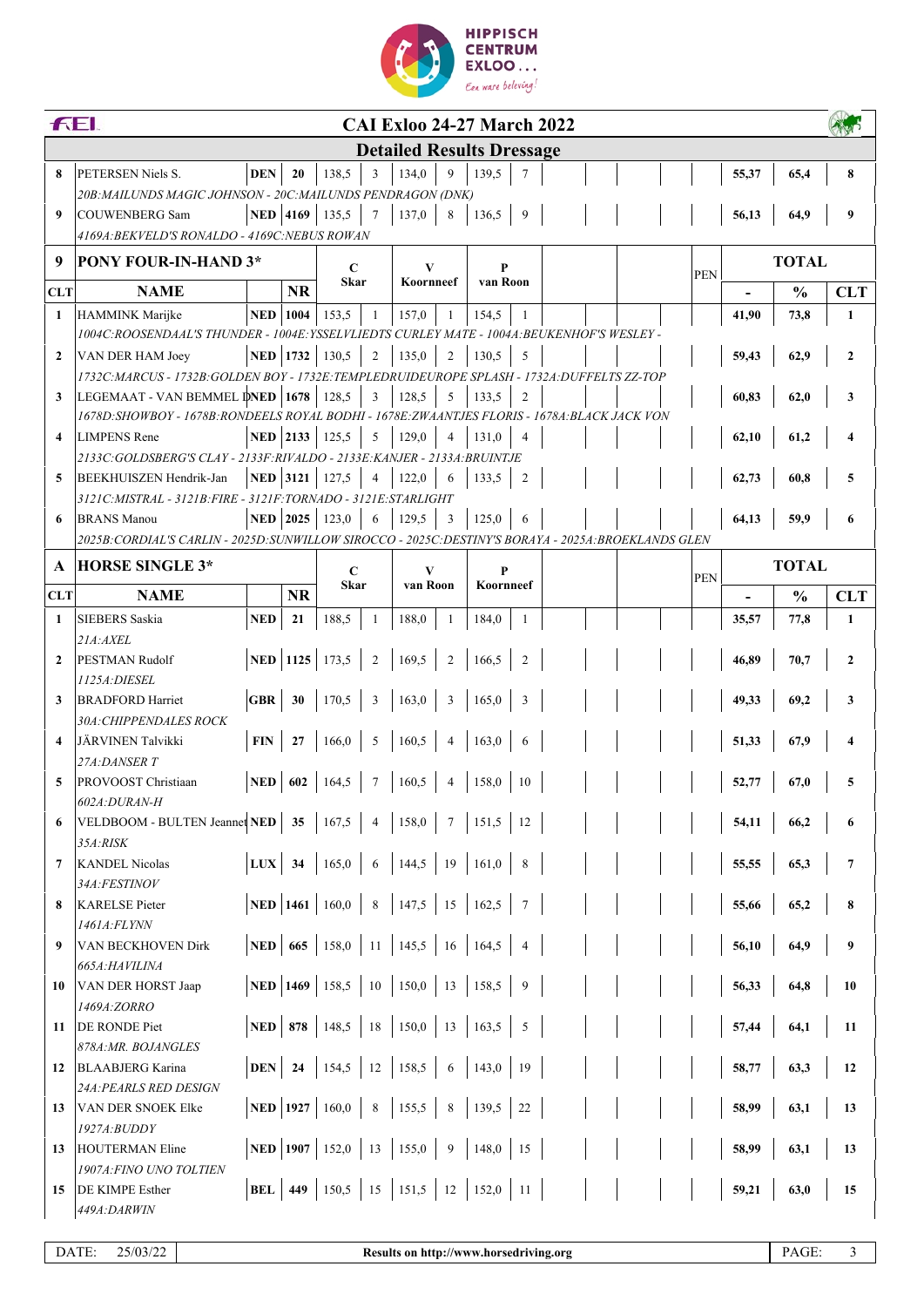

|                | <b>FEI.</b><br><b>CAI Exloo 24-27 March 2022</b>            |                  |              |                           |                 |                                  |                                             |                     |                 |  |            |              |                         |       |               |                         |
|----------------|-------------------------------------------------------------|------------------|--------------|---------------------------|-----------------|----------------------------------|---------------------------------------------|---------------------|-----------------|--|------------|--------------|-------------------------|-------|---------------|-------------------------|
|                |                                                             |                  |              |                           |                 | <b>Detailed Results Dressage</b> |                                             |                     |                 |  |            |              |                         |       |               |                         |
| 16             | <b>KANDEL Nicolas</b>                                       | ${\bf LUX}$      | 33           | 151,0                     | 14              | 154,0                            | 10                                          | 145,5               | 17              |  |            |              |                         | 59,99 | 62,5          | 16                      |
|                | 33A: SIR TWENTY                                             |                  |              |                           |                 |                                  |                                             |                     |                 |  |            |              |                         |       |               |                         |
| 17             | VELDBOOM - BULTEN Jeannet NED 1261   149,0                  |                  |              |                           | 16              | 145,5                            | 16                                          | 150,0               | 13              |  |            |              |                         | 61,32 | 61,7          | 17                      |
|                | 1261A: GAZEFIRO LOUREIRO                                    |                  |              |                           |                 |                                  |                                             |                     |                 |  |            |              |                         |       |               |                         |
| 18             | <b>LANNIG Andreas</b>                                       | GER              | 32           | 149,0                     | 16              | 145,5                            | <sup>16</sup>                               | 144,5               | 18              |  |            |              |                         | 62,54 | 60,9          | 18                      |
|                | 32A:DANTE                                                   |                  |              |                           |                 |                                  |                                             |                     |                 |  |            |              |                         |       |               |                         |
| 19             | <b>GOMMERS</b> Joop                                         |                  | NED $ 1628 $ | 140,5                     | 21              | 138,5                            | 20                                          | 149,0               | 14              |  |            |              |                         | 64,98 | 59,4          | 19                      |
|                | 1628A:GARANT                                                |                  |              |                           |                 |                                  |                                             |                     |                 |  |            |              |                         |       |               |                         |
| 20             | <b>OLSSON</b> Emma                                          | SWE              | 36           | 140,0                     | $22\,$          | 152,5                            | 11                                          | 131,0               | 28              |  |            |              |                         | 65,98 | 58,8          | 20                      |
|                | 36A: INPOSANT                                               |                  |              |                           |                 |                                  |                                             |                     |                 |  |            |              |                         |       |               |                         |
| 21             | <b>DESCHAMPS Clement</b>                                    | <b>FRA</b>       | 29           | 144,5                     | 19              | 130,0                            | 27                                          | 146,5               | 16              |  |            |              |                         | 66,54 | 58,4          | 21                      |
|                | 29A:CZAKO                                                   |                  |              |                           |                 |                                  |                                             |                     |                 |  |            |              |                         |       |               |                         |
| 22             | <b>SCHULTE Patrick</b>                                      | <b>GER</b>       | 44           | 139,5                     | 23              | 137,5                            | 21                                          | 143,0               | 19              |  |            |              |                         | 66,76 | 58,3          | 22                      |
| 23             | 44A:SCARLET<br>FRID Helle Jespersen                         | <b>DEN</b>       | 25           | 138,5                     | 25              | 135,5                            | 24                                          | 135,0               | 26              |  |            |              |                         | 69,20 | 56,8          | 23                      |
|                | 25A: VOJUMGAARDS DUBAI                                      |                  |              |                           |                 |                                  |                                             |                     |                 |  |            |              |                         |       |               |                         |
| 24             | <b>DESCHAMPS Clement</b>                                    | <b>FRA</b>       | 28           | 131,0                     | 26              | 128,5                            | 28                                          | 140,0               | 21              |  |            |              |                         | 71,31 | 55,4          | 24                      |
|                | 28B:JUPITER                                                 |                  |              |                           |                 |                                  |                                             |                     |                 |  |            |              |                         |       |               |                         |
| 25             | COOLEN Sophie                                               |                  | NED 3626     | 127,5                     | $27\,$          | 133,5                            | 26                                          | 136,5               | 24              |  |            |              |                         | 71,75 | 55,2          | 25                      |
|                | 3626А:НАМІТО                                                |                  |              |                           |                 |                                  |                                             |                     |                 |  |            |              |                         |       |               |                         |
| 26             | VAN DEN BOSCH Berry                                         | $NED$ 629        |              | 144,5                     | 19              | 135,0                            | 25                                          | 139,5               | 22              |  |            |              | $\overline{\mathbf{5}}$ | 71,98 | 55,0          | 26                      |
|                | 629A:FABOLO BH                                              |                  |              |                           |                 |                                  |                                             |                     |                 |  |            |              |                         |       |               |                         |
| 27             | <b>BRYNAERT</b> Pieter-Jan                                  | <b>BEL</b> 364   |              | 125,5                     | 28              | 136,5                            | 22                                          | 134,0               | 27              |  |            |              |                         | 72,09 | 54,9          | 27                      |
|                | 364A: INTAN                                                 |                  |              |                           |                 |                                  |                                             |                     |                 |  |            |              |                         |       |               |                         |
| 28             | <b>LEJEUNE</b> Etienne                                      | <b>BEL</b> 679   |              | 110,5                     | 29              | 112,0                            | 29                                          | 114,0               | 29              |  |            |              |                         | 85,30 | 46,7          | 28                      |
|                | 679A: MAY BE SPECIAL V'T WINKELVELD                         |                  |              |                           |                 |                                  |                                             |                     |                 |  |            |              |                         |       |               |                         |
| 29             | JENSEN Alis Søgaard                                         | <b>DEN</b>       | 26           | 139,0                     | 24              | 136,0                            | 23                                          | 135,5               | 25              |  |            |              | 25                      | 93,87 | 41,3          | 29                      |
|                | 26A: MAILUNDS DDRAIGH                                       |                  |              |                           |                 |                                  |                                             |                     |                 |  |            |              |                         |       |               |                         |
| B              | <b>HORSE PAIR 3*</b>                                        |                  |              | $\mathbf C$<br>van den    |                 | V<br>Boom                        |                                             | P<br><b>Thunert</b> |                 |  | <b>PEN</b> | <b>TOTAL</b> |                         |       |               |                         |
| <b>CLT</b>     | <b>NAME</b>                                                 |                  | <b>NR</b>    | <b>Bosch</b>              |                 |                                  |                                             |                     |                 |  |            |              |                         |       | $\frac{0}{0}$ | <b>CLT</b>              |
| $\mathbf{1}$   | CEI Ugo                                                     | ITA              | 38           | 128,0                     | 3               | 130,0                            | -1                                          | 126,0               | -1              |  |            |              |                         | 62,48 | 60,9          | $\mathbf{1}$            |
|                |                                                             |                  |              |                           |                 |                                  |                                             |                     |                 |  |            |              |                         |       |               |                         |
| $\overline{2}$ | <b>VERSTAPPEN Harrie</b>                                    |                  |              | NED   534   132,5         | -1              | 122,5                            | $\overline{4}$                              | 120,0               | $\overline{3}$  |  |            |              |                         | 64,76 | 59,5          | $\mathbf{2}$            |
|                | 534A:FORMANDO - 534B:INDIAAN                                |                  |              |                           |                 |                                  |                                             |                     |                 |  |            |              |                         |       |               |                         |
| 3              | <b>MARX</b> Lancelot                                        | SUI              | 41           | 128,0                     | $\overline{3}$  | 120,0                            | 6                                           | 120,5               | $\overline{2}$  |  |            |              |                         | 66,41 | 58,5          | 3                       |
|                | 41C:ILONIST - 41B:GETSEMINEE V.D. DUINEN                    |                  |              |                           |                 |                                  |                                             |                     |                 |  |            |              |                         |       |               |                         |
| 4              | <b>HEYLEN Wim</b><br>37B: GARVIN VAN PAPINGLO - 37A: ELMO B | BEL              | 37           | 121,0                     | $5\overline{)}$ | 122,0                            | 5                                           | 118,5               | $\overline{4}$  |  |            |              |                         | 68,19 | 57,4          | $\overline{\mathbf{4}}$ |
| 4              | <b>ZAAYER</b> Annegreet                                     |                  |              | <b>NED</b>   1689   129,5 | 2               | 125,0                            | $\overline{\mathbf{3}}$                     | 107,0               | 6               |  |            |              |                         | 68,19 | 57,4          | $\overline{\mathbf{4}}$ |
|                | 1689B: KINGSTON - 1689A: KERONA VS                          |                  |              |                           |                 |                                  |                                             |                     |                 |  |            |              |                         |       |               |                         |
| 6              | <b>CORSTEN Jos</b>                                          |                  |              | <b>NED</b>   485   121,0  | 5               | 126,5                            | 2                                           | 112,0               | $5\overline{)}$ |  |            |              |                         | 68,70 | 57,1          | 6                       |
|                | 485A:FRISO B - 485B:FRITS C                                 |                  |              |                           |                 |                                  |                                             |                     |                 |  |            |              |                         |       |               |                         |
| 7              | <b>OOSTERLIJNCK Ruben</b>                                   | <b>BEL</b>   509 |              | 115,0                     |                 | 116,5                            | $\overline{7}$                              | 102,0               | 7               |  |            |              |                         | 75,30 | 52,9          | $\overline{7}$          |
|                | 509C: INDIGO V/D KIEKENHOEF - 509A: COEUR TOUCHE            |                  |              |                           |                 |                                  |                                             |                     |                 |  |            |              |                         |       |               |                         |
| 8              | <b>THEISEN Marc</b>                                         | $_{\rm LUX}$     | 39           | 107,0                     | 8               | 114,0                            | $\begin{array}{ c c } \hline 8 \end{array}$ | 96,5                | 8               |  |            |              |                         | 79,37 | 50,4          | 8                       |
|                | 39B: CAYETANO P - 39A: BARETTA                              |                  |              |                           |                 |                                  |                                             |                     |                 |  |            |              |                         |       |               |                         |
| $\mathbf C$    | <b>HORSE FOUR-IN-HAND 3*</b>                                |                  |              | $\mathbf C$               |                 | V                                |                                             | P                   |                 |  |            |              |                         |       | <b>TOTAL</b>  |                         |
| <b>CLT</b>     | <b>NAME</b>                                                 |                  | <b>NR</b>    | van den<br>Bosch          |                 | Boom                             |                                             | <b>Thunert</b>      |                 |  |            |              | <b>PEN</b>              |       | $\frac{0}{0}$ | <b>CLT</b>              |
| 1              | TER HARMSEL Antonie                                         | <b>NED</b>       | 846          | 158,0                     | -1              | 173,0                            | $\overline{1}$                              | 144,5               | -1              |  |            |              |                         | 54,44 | 66,0          | 1                       |
|                | 846C: FLORIS - 846A: ADIOS K - 846F: ZARDONIS - 846D: FOPPE |                  |              |                           |                 |                                  |                                             |                     |                 |  |            |              |                         |       |               |                         |
|                |                                                             |                  |              |                           |                 |                                  |                                             |                     |                 |  |            |              |                         |       |               |                         |